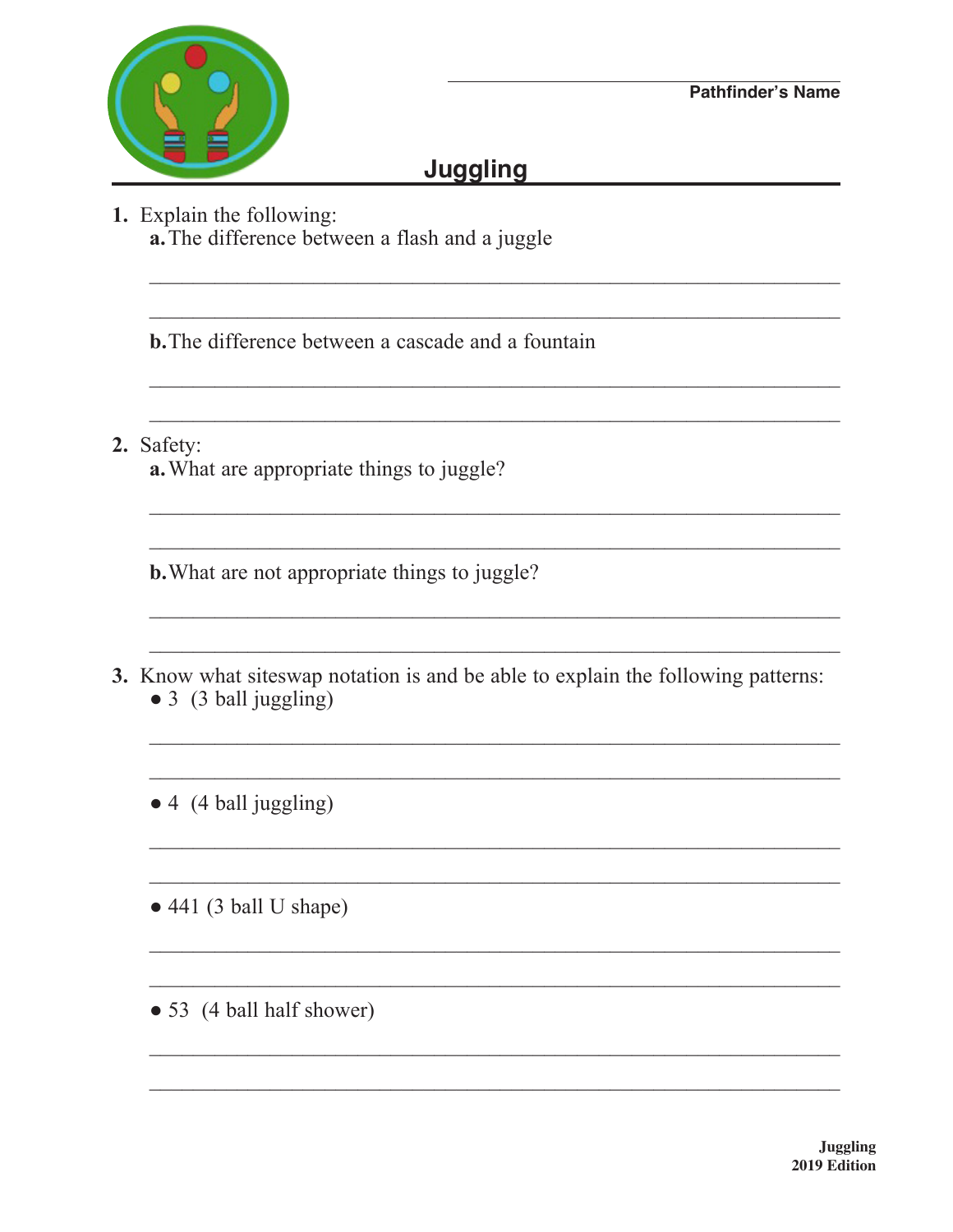- 4. Know this additional siteswap notation:
	- $\bullet$  55500 (3 up)
	- 52512 (baby juggling pattern)
	- $531$
	- $\bullet$  0123456
	- $\bullet$  51 (3 ball shower)

**5.** Explain the following: a. How can you tell how many balls are in a siteswap pattern?

**b.** Why is 352 an invalid pattern?

c. Why is 351 an invalid pattern?

6. Watch a video of three professional jugglers practicing their craft.

7. Passing theory and practice: a. What is a 3 count pattern?

Why is it a common pattern for beginners?

**b.** What is a slow start?

c. What is a fast start?